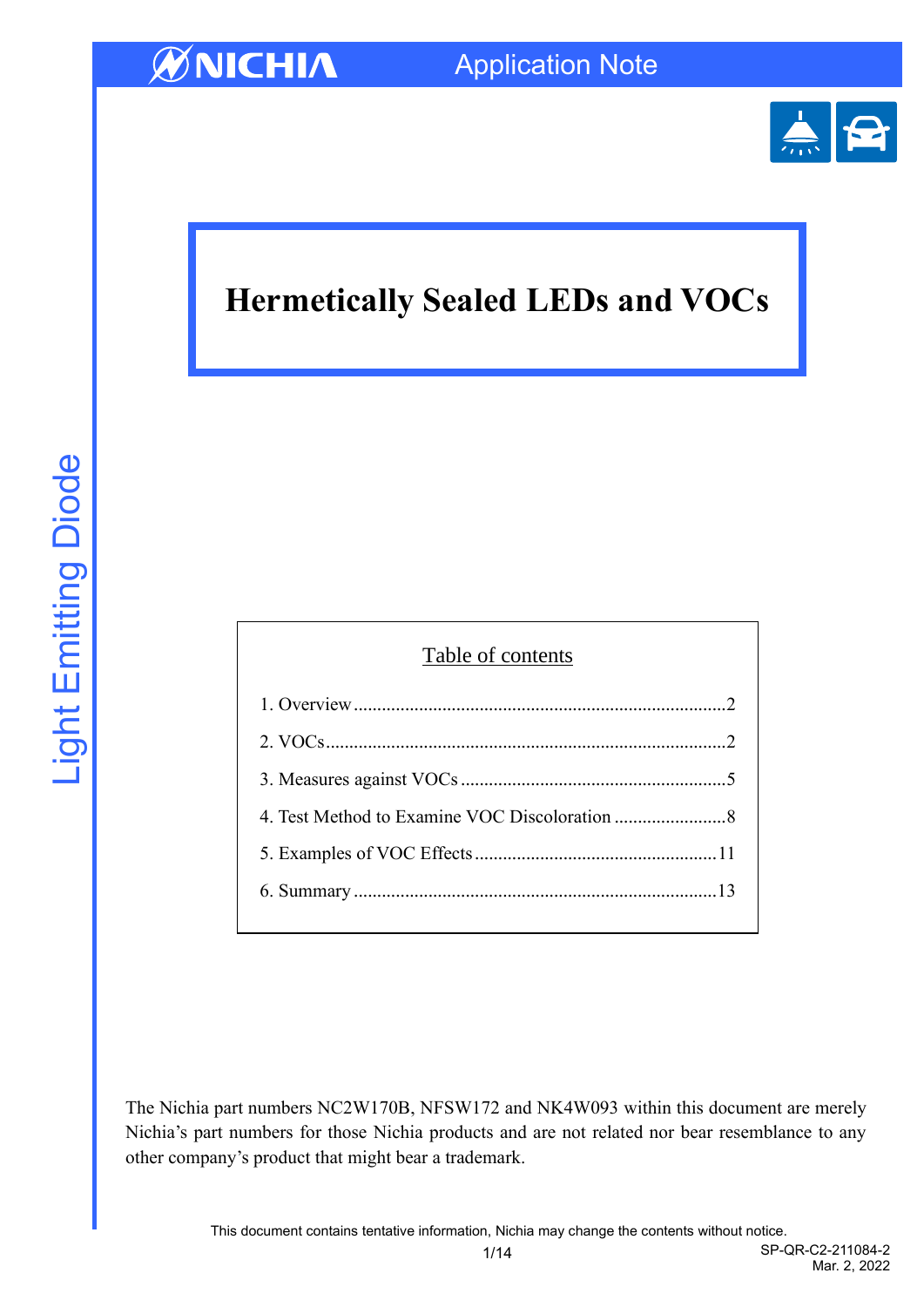## Application Note

## <span id="page-1-0"></span>**1. Overview**

In outdoor light fixtures such as headlamps, street lights, and floodlights, there are cases where the fixture is hermetically-sealed in order to protect it from moisture/dust. Light fixture materials used around LEDs (surrounding materials) may outgas volatile components when they are exposed to heat and light, and if the LED is used in an environment where the light fixture is hermeticallysealed, the concentration of the outgassed components may become high and the LED can be adversely affected by the components. Some components outgassed from materials may contain volatile organic compounds (VOCs), some of which can react and discolor under the exposure to heat and light energy.

Figure 1 shows abnormal LEDs caused by the discoloration of VOCs. VOCs are more likely to affect an LED if the air circulation around the LED is poor inside the light fixture, especially when it is hermetically sealed. Thus, considerations are required when designing a hermetically-sealed light fixture.

This application note explains some adverse effects of VOCs on LEDs and how VOCs can affect them as well as preventive measures.



Part No. NC2W170B Part No. NFSW172 Part No. NK4W093

Figure 1. Adverse Effect of VOCs on LEDs (Left: Before Discoloration; Right: After Discoloration)

## <span id="page-1-1"></span>**2. VOCs**

#### **2.1 What are VOCs?**

Volatile organic compounds (VOCs) are organic chemicals that can easily volatilize and turn into gas in the air. VOCs are generally found in glues, paints, and organic solvents (e.g. cleaning agents). As they can also be contained in additives in molded resins such as housings and gaskets etc., VOCs can be outgassed from solid materials as well.



Additive in Molded Resin (e.g. Antioxidant)

Figure 2. Examples of Surrounding Materials that may Release VOCs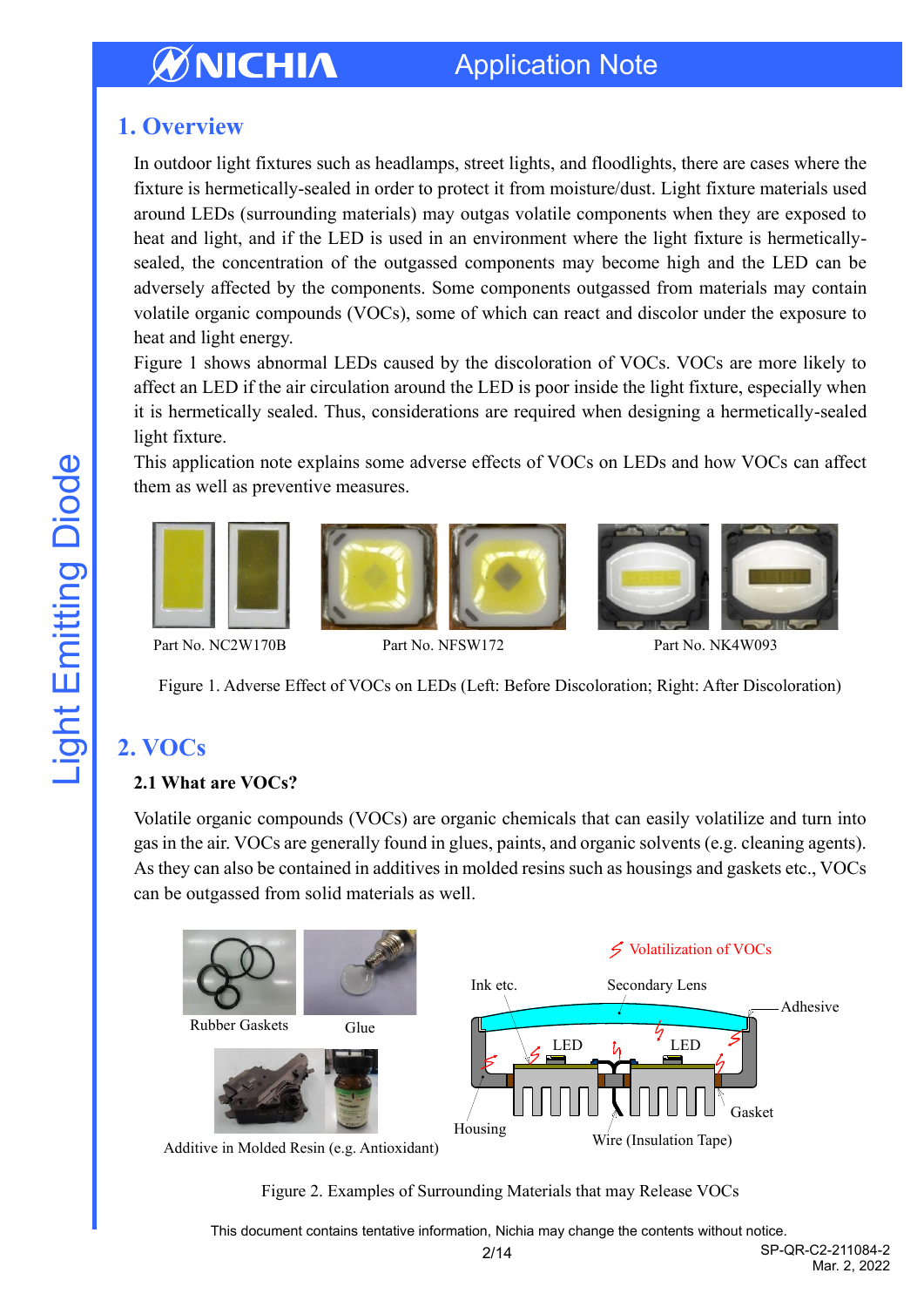VOCs can be classified as shown in Table 1 below. Note that VOCs in this document encompass all types of VOCs below.

| Abbreviation | Description                        | <b>Boiling Point</b><br>Range      | <b>Example Compounds</b>                                                                                                              |  |
|--------------|------------------------------------|------------------------------------|---------------------------------------------------------------------------------------------------------------------------------------|--|
| <b>VVOC</b>  | Very Volatile Organic<br>Compounds | $< 50^{\circ}$ C                   | Acetaldehyde $(C_2H_4O)$ ,<br>Dichloromethane(CH <sub>2</sub> Cl <sub>2</sub> ), Methane(CH <sub>4</sub> ),<br>Formaldehyde $(CH_2O)$ |  |
| VOC.         | Volatile Organic<br>Compounds      | $50^{\circ}$ C to $260^{\circ}$ C  | Ethanol(C <sub>2</sub> H <sub>5</sub> OH), Benzene(C <sub>6</sub> H <sub>6</sub> ),<br>Toluene( $C_7H_8$ ), Xylene( $C_8H_{10}$ )     |  |
| <b>SVOC</b>  | Semi Volatile Organic<br>Compounds | 260 $\degree$ C to 400 $\degree$ C | Diphenylamine( $C_{12}H_{11}N$ ), Chlorpyrifos<br>$(C_9H_{11}Cl_3NO_3PS)$ ,                                                           |  |
| <b>POM</b>   | Particulate Organic Matter         | $>400^{\circ}$ C                   | $PCB(C_{12}H_{10} - nCIN)$ , Benzo[a]pyrene(C <sub>20</sub> H <sub>12</sub> )                                                         |  |

Table 1. VOC Classification by Boiling Points

#### **2.2 VOC Effects on LEDs**

There are two reasons why VOCs have adverse effects on LEDs:

-VOCs can permeate the inside of an LED and remain there.

-VOCs can discolor when they are exposed to heat and light energy.

There are no direct changes in LED's components themselves in these phenomena; however, VOCs may change (discolor) after they enter an LED and can eventually have adverse effects on the LED's performance.

#### **2.3 Permeation of VOCs into an LED and Remaining**

Nichia uses materials suitable for intended applications/purposes in our LEDs. For LEDs' encapsulating resin, epoxy resin and silicone resin etc. are used.

In the case of LEDs intended for outdoor applications in which LEDs can be exposed to the outside air, epoxy resin is often used to prioritize gas barrier performance and mechanical strength; whereas for LEDs used in light fixtures/electronic devices where LEDs will not be exposed to the outside air, silicone resin is often used to prioritize LED's characteristics under high temperature and longer lifetime.

Silicone resin has good resistance to heat, photochemical reactions, and moisture; however, due to its gas permeability, it is more likely to allow outgassed components to permeate into an LED. Hence, VOCs that are volatilized from surrounding materials and turn into gas can pass through the silicone encapsulating resin and permeate the inside of an LED and remain (adhere) there.



Figure 3. Examples of Silicone Resins Used in LED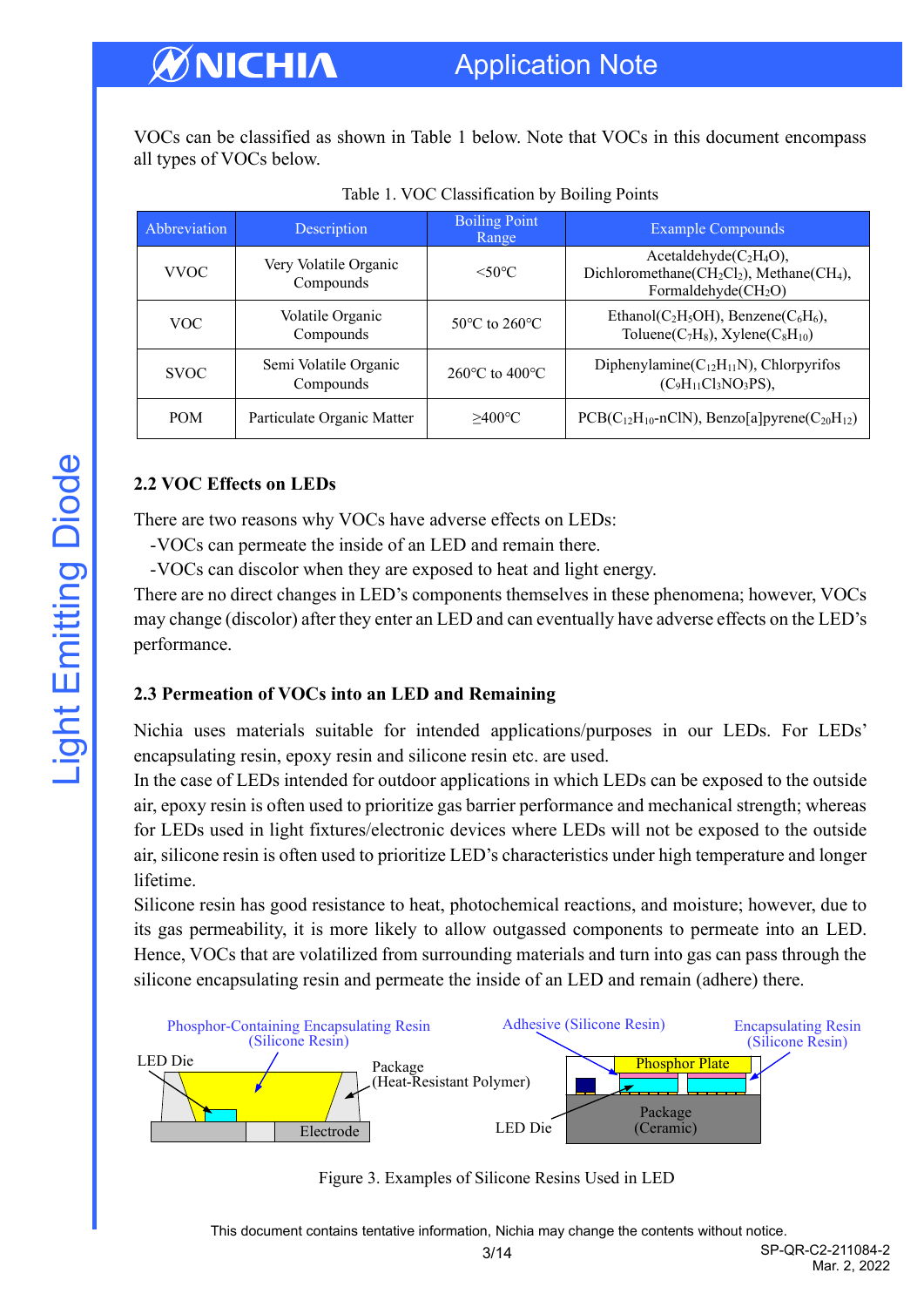## Application Note



Figure 4. VOC Permeation

#### **2.4 Discoloration of VOCs**

WNICHIA

When a VOC is exposed to light energy, photochemical reaction occurs in the VOC and the chemical bonds (molecule structure) change. Due to the change in the chemical bonds, the absorption spectrum also changes. Most organic compounds have their absorption spectra in the ultraviolet region and are colorless. However, once the chemical bonds change and hence the compound absorbs light in the visible region, the VOC will be colored and the transparency will decrease.



Figure 5. Transparency Change due to VOC Adhesion and Discoloration

If VOCs permeate the silicone resin and remain around the light emission area of the LED, they will be intensely exposed to light energy emitted from the LED die and discolor. As a result, it appears as if the light emission area is discolored, causing a decrease in the luminous flux and color shift in the LED.



#### Figure 6. VOC Discoloration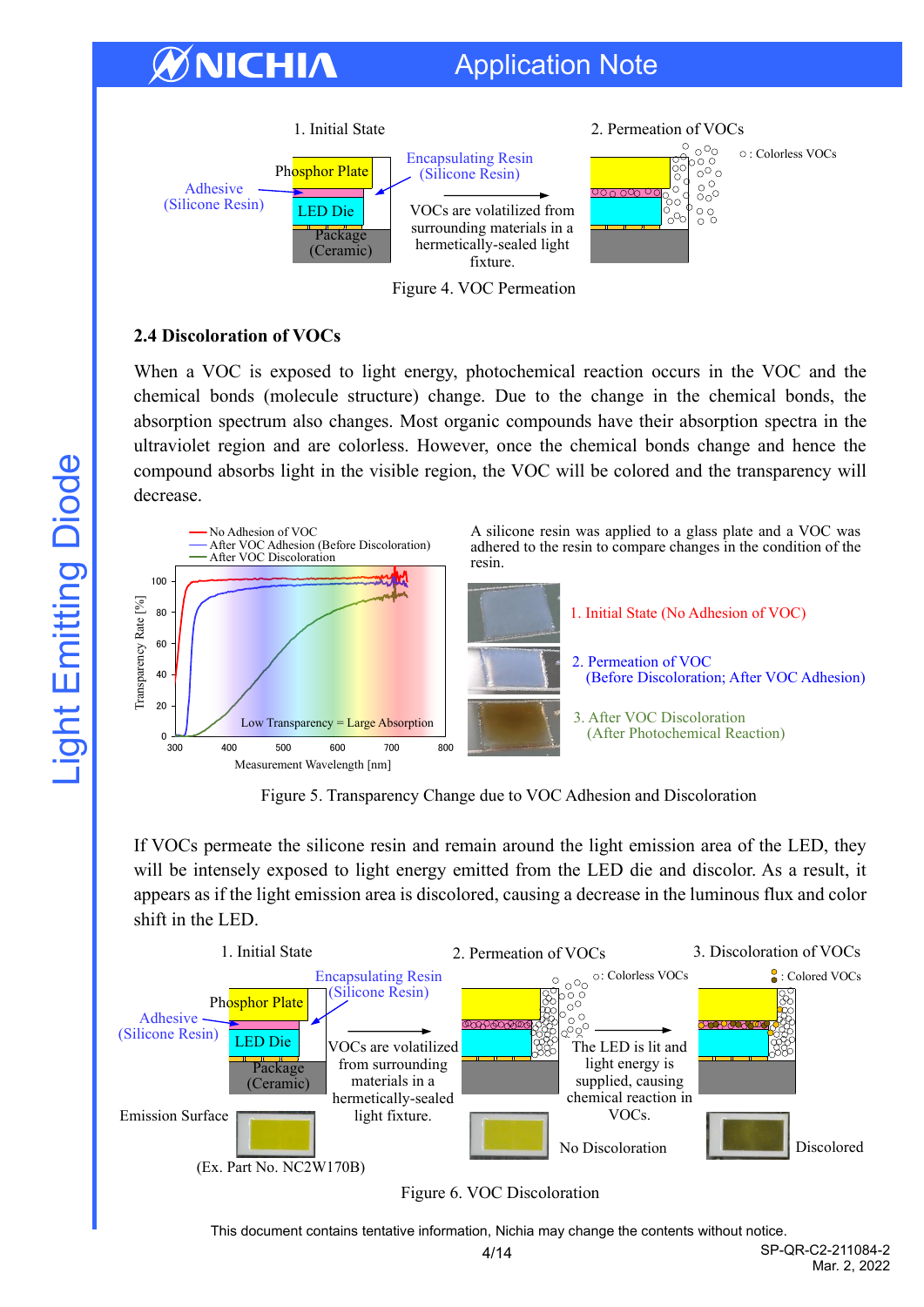## <span id="page-4-0"></span>**3. Measures against VOCs**

As an effective measure against VOCs, decreasing the VOC concentration around the LED is suggested.

#### **3.1 Improve Air Circulation around the LED**

One of the effective measures is to improve air circulation around the LED by creating air vent(s) near the LED to avoid a complete hermetic sealing of the light fixture. The larger the vent is, the better the air circulation becomes. If the air circulation is improved, the VOC concentration around the LED decreases, which creates an environment where discoloration of VOCs is less likely to occur. Note that even if the light fixture has air vent(s), there is a case where the VOC concentration around the LED does not decrease depending on the air flow inside the fixture. Thus, when the vent(s) is located near the LED, it is expected to be more effective.



Figure7. Example of Preventive Measure (Ventilation)

#### **3.2 Increase the Volume of the Light Fixture**

It is more effective to have a large volume of a light fixture in order to decrease the VOC concentration around the LED. If the VOC concentration is low, the discoloration of VOCs is less likely to affect the LED (see Figure 13).



Figure 8. Preventive Measure (Increase the Volume of the Light Fixture)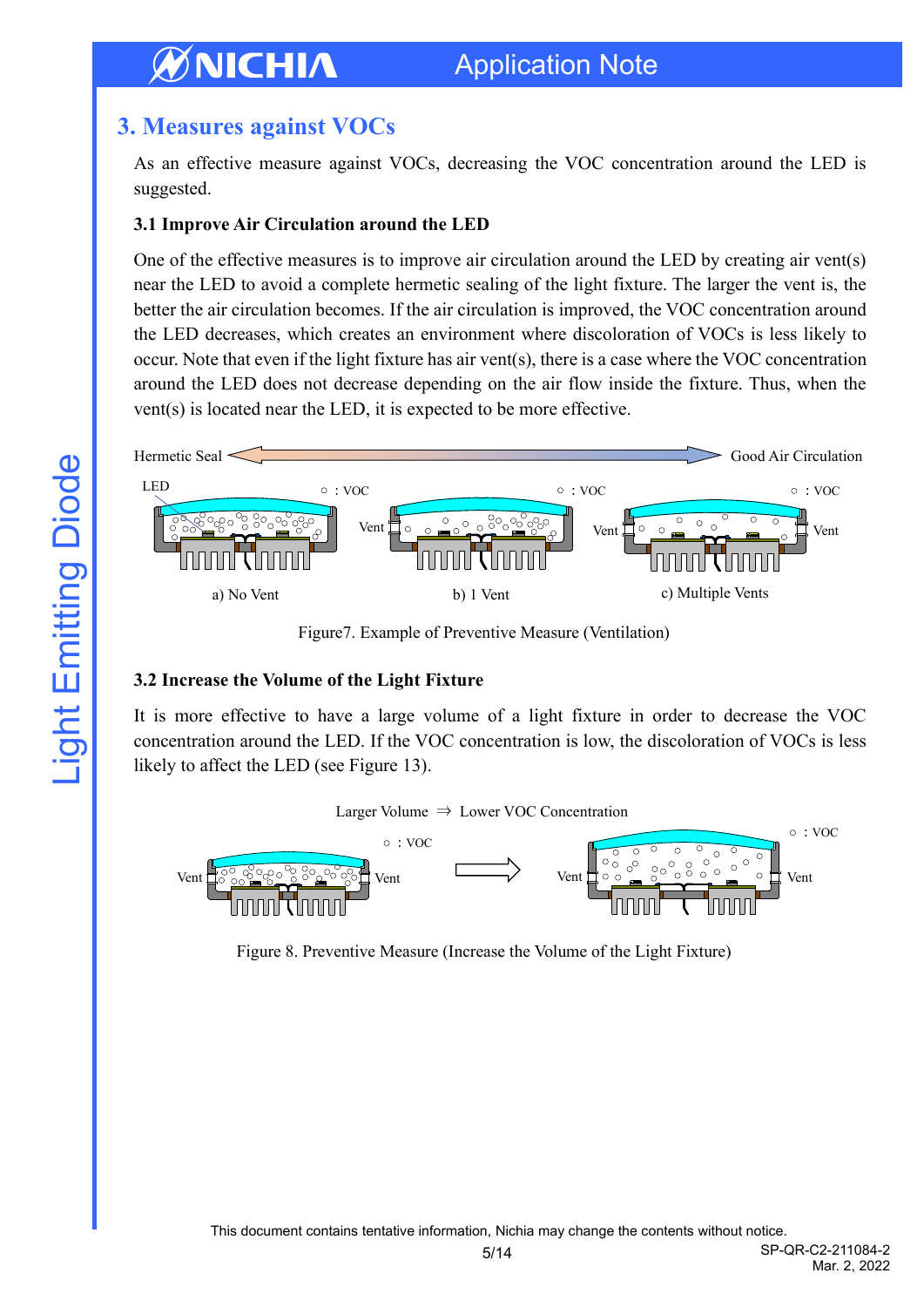## Application Note

#### **3.3 Avoid Materials Susceptible to VOC Discoloration**

Some materials used around LEDs may be susceptible to VOC discoloration.

- -Rubber materials (synthetic, natural)
- -Adhesive of Tapes, Glues
- -Additives in the Resin (Antioxidants, Flame Retardants etc.)
- -Cable Insulations (Sheaths)

There have been cases where an antioxidant and a flame retardant in molded resins caused discoloration. Thus, cautions are required for solid materials as well. How much the discoloration of VOCs from each material will affect LEDs can be examined by carrying out a comparison test. See the next chapter 4. Test Method to Examine VOC Discoloration for reference.

Tables 2 and 3 show the examples of substances tested at Nichia to examine VOC discoloration. The effects of VOC discoloration can vary depending on the VOC concentration; thus, there may be no effect even if the substance with the test result of "discolored" is contained in the material to be used in the light fixture. However, Nichia recommends avoiding materials containing these substances to reduce potential risks.

It should be noted that this document does not identify or present all materials that may affect LEDs. Besides those listed in the tables, there are substances that can outgas VOCs and be the source of VOC discoloration. When selecting/changing materials of a light fixture, please optimize the materials by choosing those that are less likely to outgas VOCs and confirm that they will not affect the LED's characteristics prior to use. Note that the information provided in the tables is merely Nichia's test results and does not guarantee that the same results will be obtained, as these substances may affect an LED when combined with different substance(s) etc.

6/14 SP-QR-C2-211084-2 Mar. 2, 2022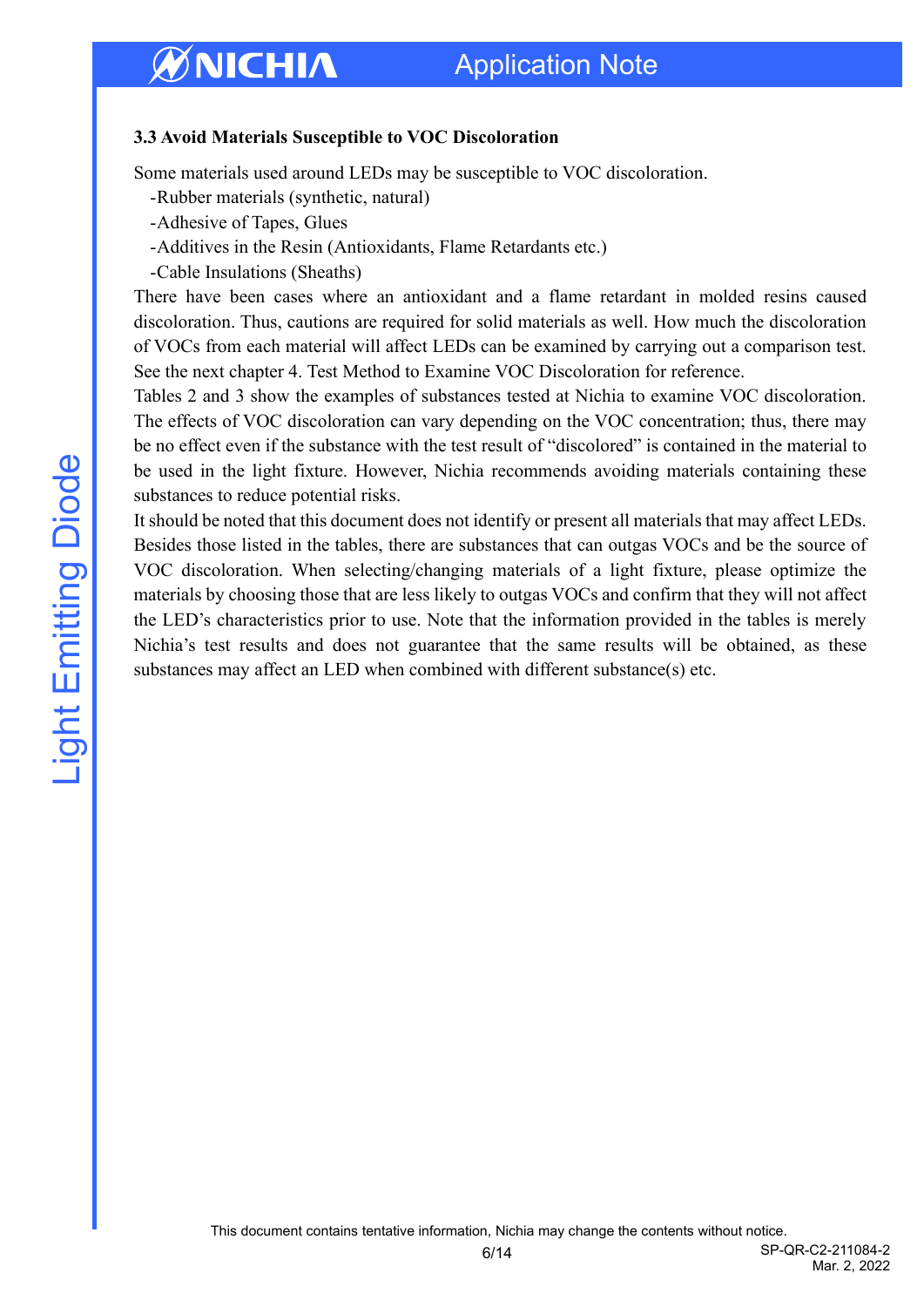## Application Note

| Substance                                                                                                  | Common<br>Application                                                | Formula               | <b>Chemical Composition</b> | <b>Boiling</b><br>Point | <b>Test Result</b>    |  |
|------------------------------------------------------------------------------------------------------------|----------------------------------------------------------------------|-----------------------|-----------------------------|-------------------------|-----------------------|--|
| Diphenylamine                                                                                              | Antioxidant                                                          | $C_{12}H_{11}N$       |                             | 302°C                   | Discolored            |  |
| Nonylphenol                                                                                                | Antioxidant                                                          | $C_{15}H_{24}O$       |                             | 295°C                   | Discolored            |  |
| Hexadecane                                                                                                 | Glidant                                                              | $C_{16}H_{34}$        | $CH_3(CH_2)_{14}CH_3$       | $287^{\circ}$ C         | Discolored            |  |
| <b>DOP</b><br>Bis(2-ethylhexyl)<br>phthalate                                                               | Plasticizer                                                          | $C_{24}H_{38}O_4$     |                             | 385°C                   | No Effect<br>Observed |  |
| <b>DOA</b><br>Bis(2-ethylhexyl)<br>adipate                                                                 | Plasticizer                                                          | $C_{22}H_{42}O_4$     |                             | 335°C                   | No Effect<br>Observed |  |
| Octadecyl 3-(3,5-di-tert-<br>butyl-4-hydroxyphenyl)<br>propionate                                          | Antioxidant                                                          | $C_{35}H_{62}O_3$     |                             | 323°C                   | Discolored            |  |
| Pentaerythritol<br>$tetrakis[3-(3,5-di-tert-$<br>butyl-4-hydroxyphenyl)<br>propionate]                     | Antioxidant                                                          | $C_{73}H_{108}O_{12}$ |                             | 779.1°C                 | No Effect<br>Observed |  |
| $2,2-Bis$ {[3-(dodecylthio)<br>-1-oxopropoxy]methyl}<br>propane-1,3-diyl bis[3-<br>(dodecylthio)propinate] | Antioxidant                                                          | $C_{65}H_{124}O_8S_4$ |                             | 323°C                   | No Effect<br>Observed |  |
| Naphtalene                                                                                                 | <b>Dye</b><br>Intermediate,<br>Raw Material<br>of Synthetic<br>Řesin | $C_{10}H_8$           |                             | 218°C                   | Discolored            |  |

Table 2. List of Substances with which VOC Discoloration was Confirmed (Additives in Resin)

#### Table 3. List of Substances with which VOC Discoloration was Confirmed (Rubber Materials)

| Substance                           | Category            | <b>Chemical Composition</b>                                                                                                                                        | <b>Test Result</b> |
|-------------------------------------|---------------------|--------------------------------------------------------------------------------------------------------------------------------------------------------------------|--------------------|
| Isoprene rubber (IR)                | Synthetic<br>Rubber | $\begin{bmatrix} \text{CH}_3 \\ \text{CH}_2 \end{bmatrix}$ $c = c \begin{bmatrix} \text{CH}_2 \\ \text{CH}_2 \end{bmatrix}$                                        | Discolored         |
| Nitrile rubber (NBR)                | Synthetic<br>Rubber | $+$ CH <sub>2</sub> -CH $+$ <sub>m</sub> $+$ CH <sub>2</sub> -CH=CH-CH <sub>2</sub> $+$ <sub>n</sub><br>CN                                                         | Discolored         |
| Chloroprene rubber (CR-70)          | Synthetic<br>Rubber | $-$ CH <sub>2</sub> -C=CH-CH <sub>2</sub> <sup>-</sup> <sub>n</sub>                                                                                                | Discolored         |
| Ethylene propylene rubber<br>(EPDM) | Synthetic<br>Rubber | $+$ CH <sub>2</sub> -CH <sub>2</sub> $\frac{C_{H_3}}{I}$ CH <sub>2</sub> -CH <sub>2</sub><br>сн,—сн                                                                | Discolored         |
| Silicone rubber                     | Silicone<br>Rubber  | $\text{CH}_3-\text{Si-O}-\text{Si-O}+\text{Si-O}+\text{Si-CH}_3\\ \text{CH}_3-\text{Si-O}-\text{Si-O}+\text{Si-CH}_3\\ \text{CH}_2\vdash\text{CH}_2\\ \text{CH}_2$ | No Effect Observed |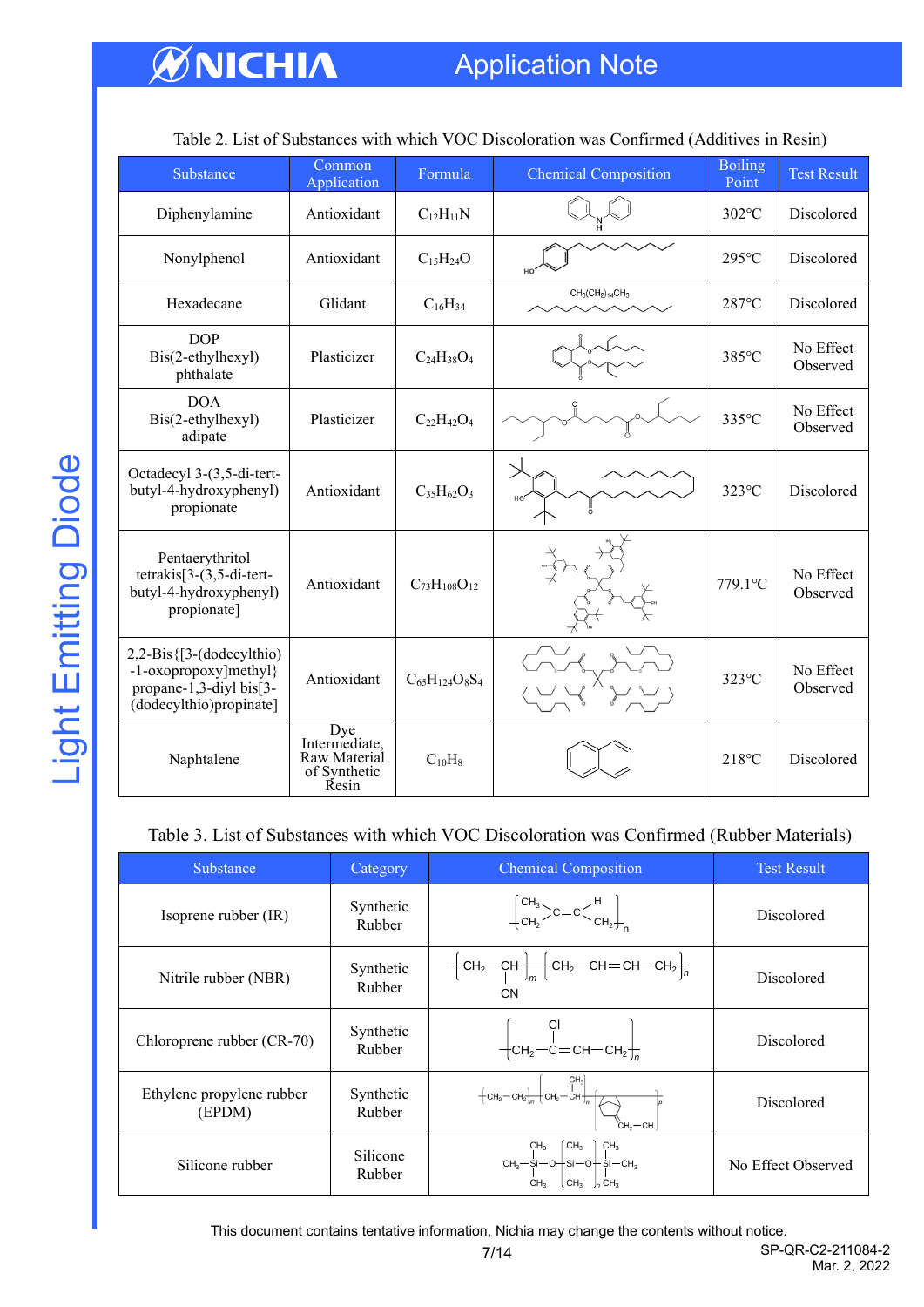## <span id="page-7-0"></span>**4. Test Method to Examine VOC Discoloration**

It is difficult to reproduce the exact environment where an LED is actually used when examining VOC discoloration. It should be noted that the test described below is an example of VOC discoloration test and cannot be used as a test to determine if VOCs will discolor in customers' light fixtures. This test is solely to check whether the discoloration of VOCs from test materials is severe or not.

#### **4.1 Example of Test Method**

Test LED: Part No. NC2W170B Test Specimen (Material Confirmed to Release VOCs): Polypropylene 60mg Glass Dome Volume: 0.9ml Adhesive: EA 0151 Manufactured by LOCTITE Illuminance Meter: CL-70F Manufactured by Konica Minolta Others: PCB, Heat Sink, DC Power Supply Ambient Temp.: 25℃ IF: 1000mA



Figure 9. Example of Test Apparatus for VOC Discoloration Test

In this test, the test LED and specimen are hermetically sealed so that the VOC concentration remains the same to check for discoloration of VOCs. A glass dome or a glass beaker that does not release VOCs is used for hermetic sealing. The adhesive and PCB, also used for hermetic sealing, should be checked prior to the test without placing the test specimen inside the dome to confirm that the VOCs that may be outgassed from them do not affect the LED. Since VOCs are more likely to be outgassed if the ambient temperature is high, the adhesive used for hermetic sealing may affect test results depending on the temperature condition. Considering the possibility of the adhesive outgassing a slight amount of VOCs, a reference sample without the test specimen should be also prepared for comparison purposes to check the difference in the degree of effects.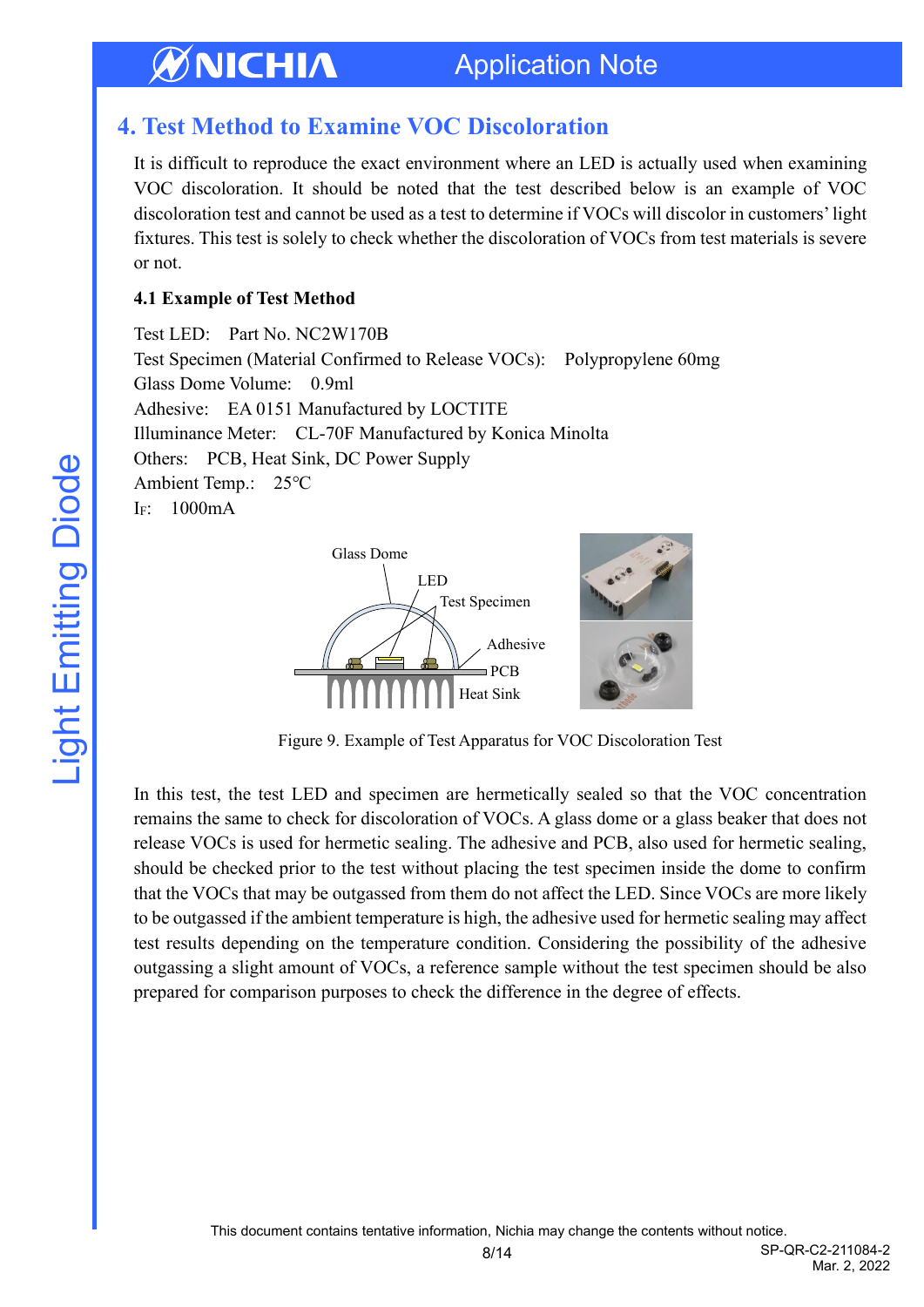## Application Note

Prepare two (or more) sets of an LED mounted on a PCB and a glass dome and use one of the sets as a reference sample without placing the test specimen inside the glass dome. For the other set, place the test specimen in the dome. As shown in Figure 13 in the next chapter, VOC effects are more likely to appear with the higher VOC concentration. Thus, the effects can be observed more easily if the test is carried out with more than ten times as high a concentration as that in the actual use environment (the ratio of the volume of the test specimen to the volume of the glass dome or the ratio of the surface area of the test specimen to the volume of the glass dome).



Figure 10. Test Method Examples (Left: Reference; Right: Apparatus with Test Specimen)

The adhesive should be applied in a way there is no gap between the glass dome and PCB. Apply the adhesive to the glass attachment area and then place the glass dome onto it. Slightly rotate the glass dome as you push it down to eliminate gaps. If a gap is still found, use a spatula etc. to fill the gap. Leave approximately 24 hours to completely cure the adhesive before lighting up the LED to start the test.

The illuminance meter should be used at a fixed position directly above the LED to measure the luminous intensity (arbitrary illuminance) and color at the initial state. The measurement device does not have to be an illuminance meter as long as the luminous intensity relative to the initial state can be determined. If no luminous intensity measurement device is available, visually compare the discoloration of VOCs that appears in the LEDs by lighting the LED in the reference sample (without the test specimen) and the LED with the test specimen for the same period of time to determine if they are affected by the VOCs. In the case of visual comparison, ensure that the LEDs are turned off before observing the emission surfaces to avoid directly viewing intense light.



Figure 11. How to Check Luminous Intensity and Discoloration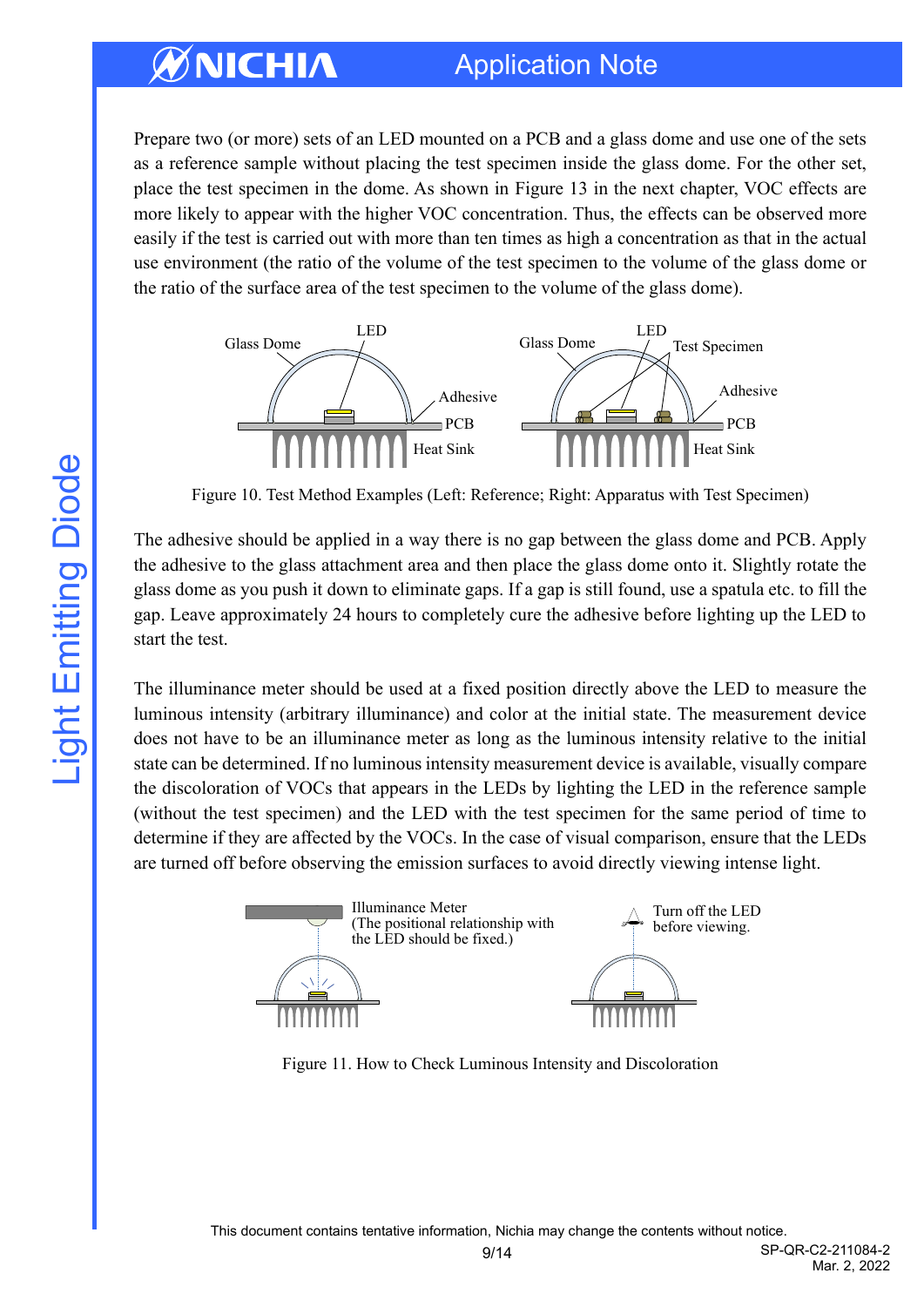## Application Note

The discoloration of VOCs progresses if they are exposed to light energy. Hence, the test results should be evaluated based on the total time of light emission regardless of whether the emission was continuous or intermittent. How fast the effects will emerge depends on the VOCs and their concentrations. Some may be discolored in approximately 10 hours if early. If discoloration is found in an LED, the material tested with the LED is likely to give adverse effects of VOCs on LEDs and thus, should be avoided. It is difficult to reproduce the exact environment where the end product is used by performing a simplified test like this one. Therefore, other measures (e.g. ventilation) should be taken in addition to the test.

Table 4 shows the results of the VOC discoloration test. The test was originally scheduled for 500 hours, however, since discoloration was detected in 60 hours, it was discontinued after 60 hours.

| <b>Lighting Duration</b>      | Ohrs. | $10$ hrs.  | 20hrs.     | 40hrs.     | 60hrs.                |
|-------------------------------|-------|------------|------------|------------|-----------------------|
| Material A<br>(Polypropylene) |       |            |            |            | Discolored            |
| Material B<br>(Polypropylene) |       | Discolored | Discolored | Discolored | Discolored            |
| Reference<br>(W/O Specimen)   |       |            |            |            | No Effect<br>Observed |

Table 4. VOC Discoloration Test Results (Example)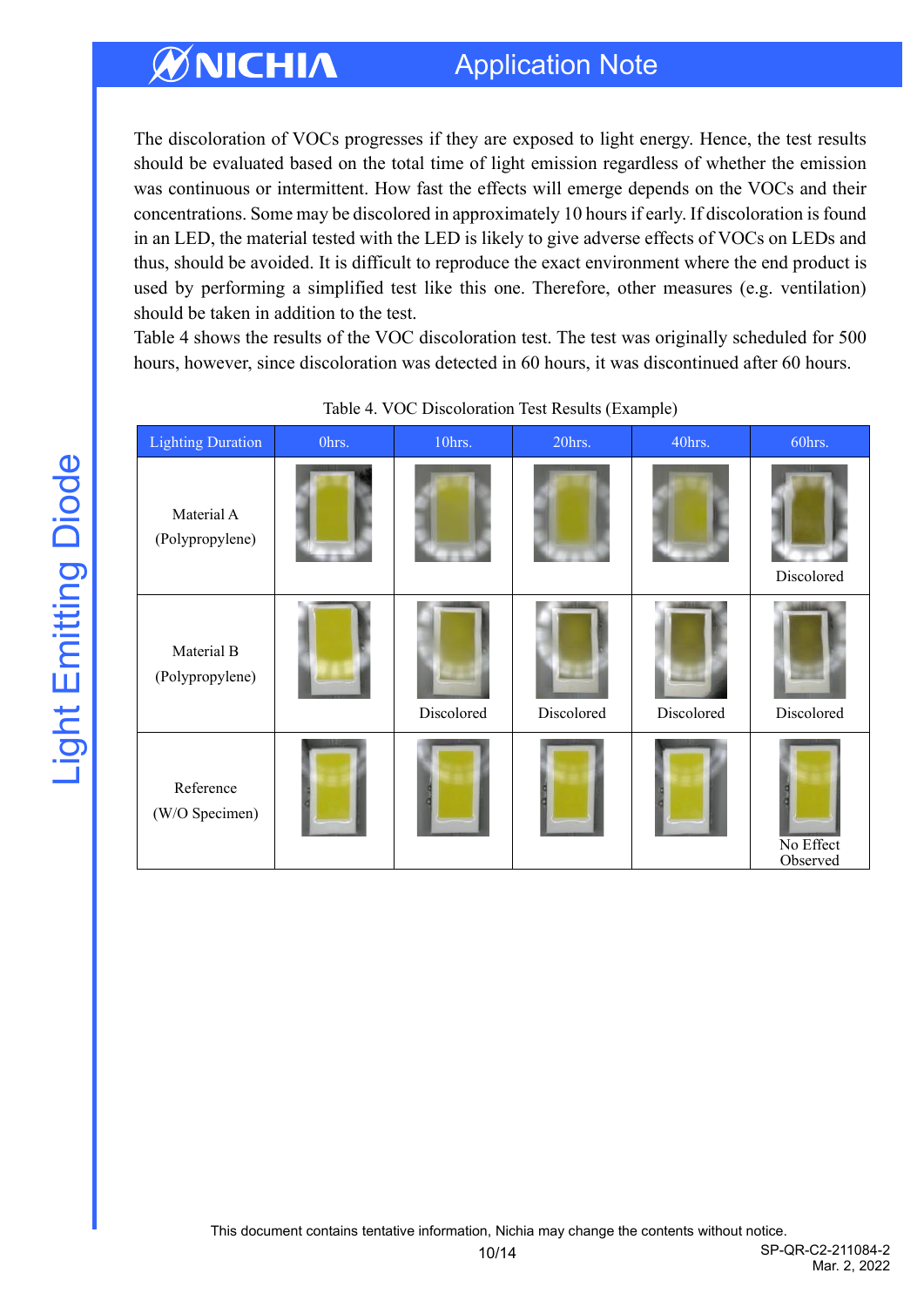## <span id="page-10-0"></span>**5. Examples of VOC Effects**

#### **5.1 Effects of VOC Discoloration on LEDs**

In an environment where the LED is hermetically sealed or the air circulation around the LED is poor, VOCs may permeate the LED, and they may discolor when exposed to heat and light energy, which can cause a decrease in the light output or color shift of the LED. Even if discoloration occurs, the decreased light output and color shift tend to be improved by having better air circulation. Note that even in a hermetically-sealed environment, if substances that cause discoloration (e.g. VOCs) are not present, the environment does not have adverse effects on the luminous flux/color of the LED.



Figure 12. Discoloration of VOCs and Reduction in the Discoloration (Verification by Accelerated Test Under High VOC Concentration)

Figure 12 shows the discoloration as a result of LED operation in a hermetically-sealed environment and the reduction in the discoloration after operating the LED in an open air. Since the test was an accelerated test under a high VOC concentration in a hermetically-sealed space, discoloration occurred in several hours in this test. Depending on the components/concentration of VOCs and/or light energy intensity, time required for discoloration may vary; in some cases, discoloration may be observed after a long period of time (e.g. after 100 hours or longer).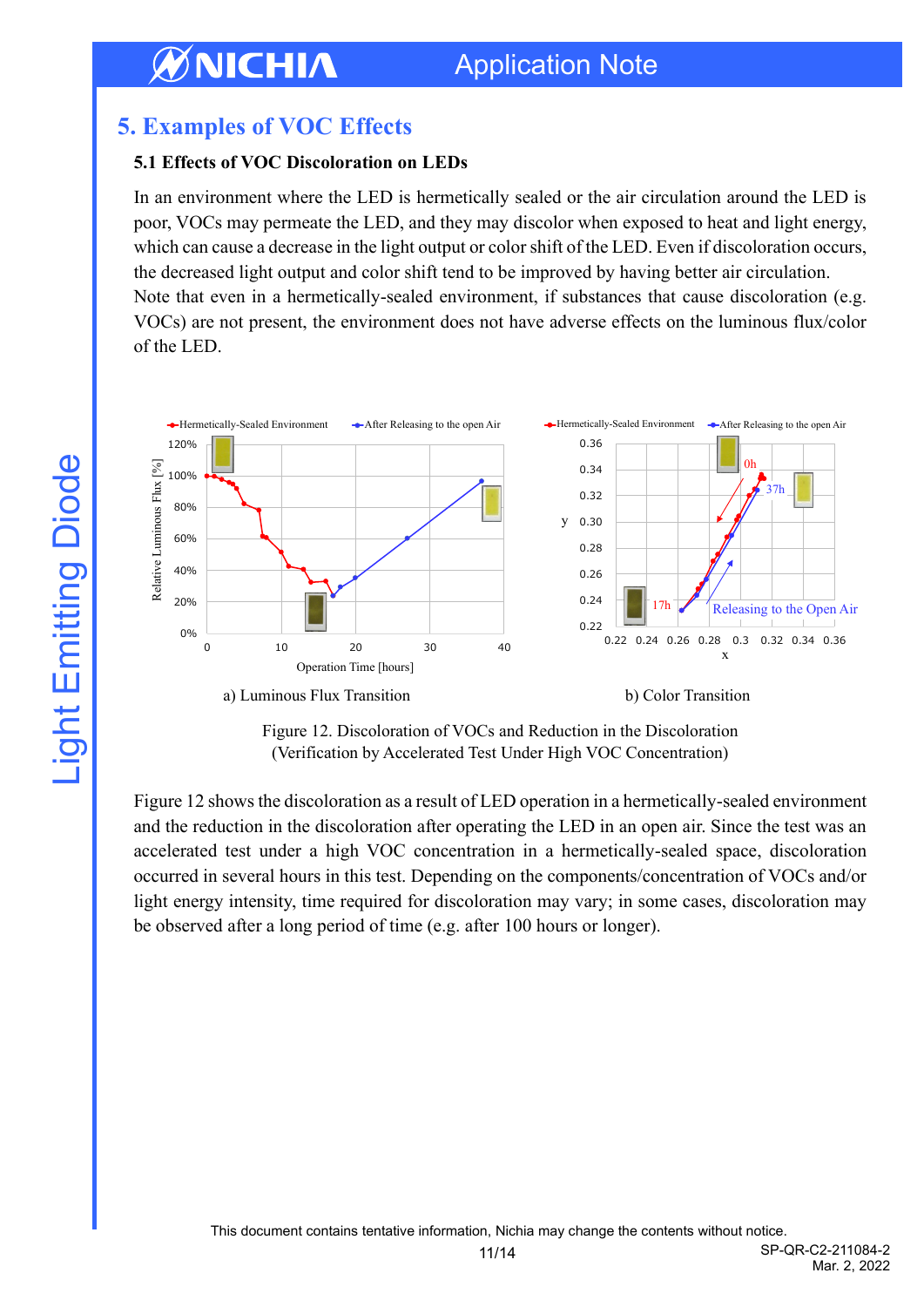#### **5.2 Effect of VOC Concentration**

Figure 13 shows an effect of VOC concentration using different amounts of VOC source (diphenylamine) that causes discoloration under a hermetically-sealed environment.



Figure 13. Diphenylamine Amount vs. Decrease in the Luminous Flux in a Hermetically-Sealed Environment

#### **5.3 Repetition of On and Off**

The progression of discoloration is accelerated when the LED is turned on and off repeatedly rather than being operated continuously without interruption.



Figure 14. Comparison of Continuous Operation and On/Off Operation

VOCs are more likely to remain (adhere) inside the silicone resin in low temperature than in high temperature. Thus, if the LED is turned off for a certain period of time, the temperature of the LED (silicone resin) decreases and adhesion progresses. As a result, the VOC concentration inside the LED becomes higher than that in the continuous operation without interruption and the progression of discoloration is accelerated.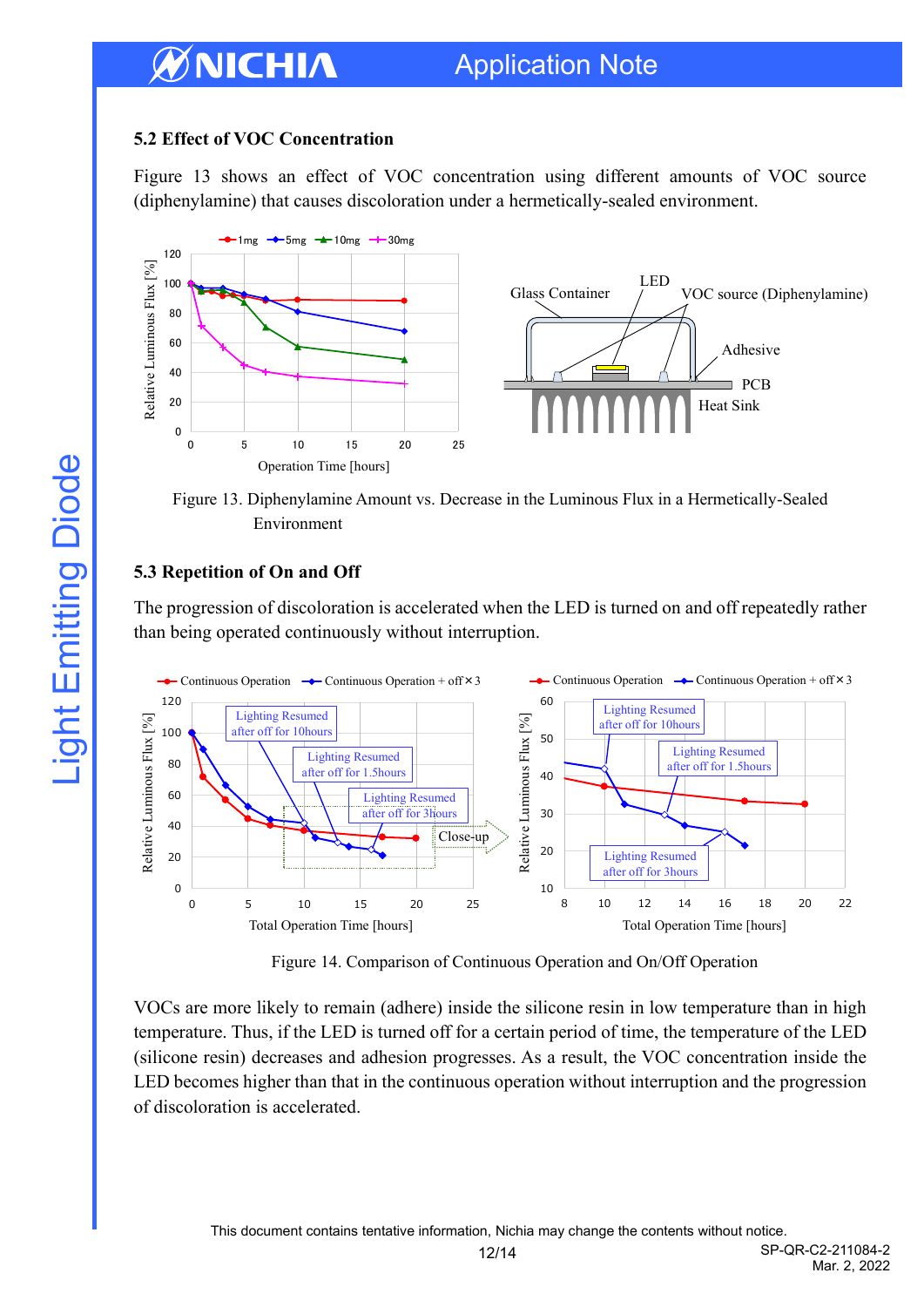## Application Note

### <span id="page-12-0"></span>**6. Summary**

Volatile organic compounds (VOCs) can be outgassed from various materials used around LEDs. If VOCs permeate the inside of an LED and remain there, chemical reaction may occur due to heat and light energy and the VOCs may discolor. The discoloration of VOCs can cause a decrease in the luminous flux or color shift of the LED, the degree of which may vary depending on the volatilized VOCs and the VOC concentration.

The VOC discoloration is more likely to occur if the concentration of the VOCs is high; thus, improving air circulation around the LED is suggested as an effective measure. When designing a light fixture, measures such as ventilation are recommended to have better air circulation around the LED. If the LED is used in a hermetically-sealed environment, please check for the effects of VOCs on the LED and perform verification prior to use to ensure that there are no issues with the LED performance.

It is difficult to perform a reproduction test of VOC release and discoloration for all materials used around LEDs or all environments where the LEDs are used. This document does not identify or present all the materials that may affect LEDs. It is important to take the effects of VOCs described in this document into consideration when selecting/changing materials.